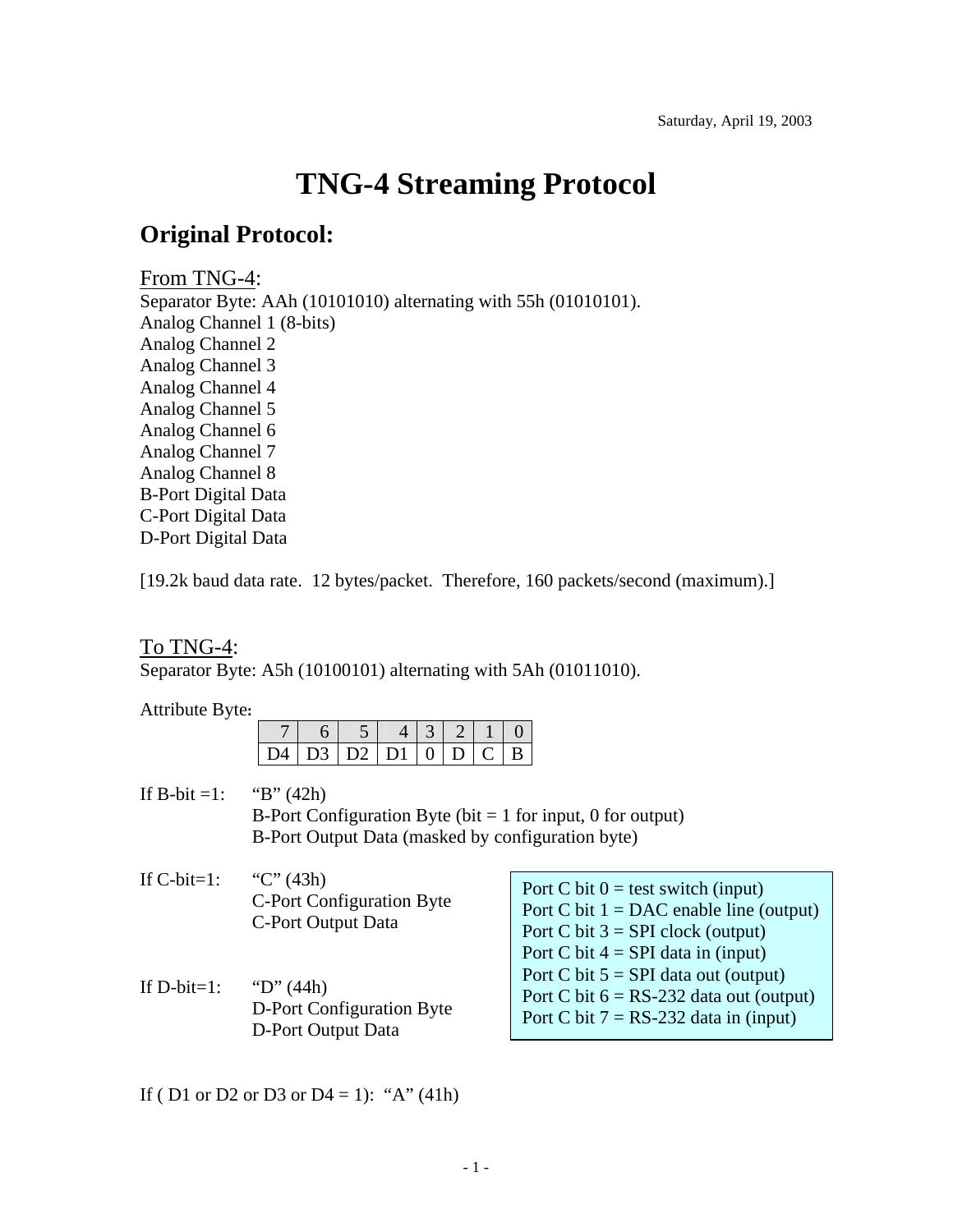| DAC Channel 1 Value |
|---------------------|
| DAC Channel 2 Value |
| DAC Channel 3 Value |
| DAC Channel 4 Value |
|                     |

Only sections with new data are sent as per the attribute byte. The minimum packet size is two bytes. The maximum packet size is 16 bytes.

The maximum rate that one digital port could be changed is (19.2k baud=1920 bytes per second  $/ 5$  bytes = 384 Hz). Similarly, the maximum rate that one DAC channel could be changed would be 480 Hz. All four DAC channels can be updated at 274 Hz.

### **New TNG-4 SPI Streaming-mode Protocol:**

This protocol replaces all the current SPI protocols and is **not** backwards-compatible with previous SPI protocols.

1. The attribute byte  $(2<sup>nd</sup> byte)$  of the streaming protocol is modified such that the currently unused bit would be used to signify that SPI information is part of the packet, thusly:

|  | D4   D3   D2   D1   S   D   C   B |  |  |  |
|--|-----------------------------------|--|--|--|

Attribute Byte:  $S=1$  if SPI information is attached; otherwise = 0.

2. If S-bit=1: "S" (53h) followed by an SPI flag byte and 1-7 SPI data bytes. The SPI Flag Byte  $= 0$  if no SPI data follows; otherwise:

| $R/W$   S2   S1   S0   CM   D2   D1   D0 |  |  |  |  |
|------------------------------------------|--|--|--|--|

- $R/W$ : This bit = 0 when data is output only. This bit  $= 1$  when reading data.
- S2-S0: These bits specify which SPI enable line to use.

| $000 =$ Port C bit 2 |
|----------------------|
| $001 =$ Port D bit 7 |
| $010 =$ Port D bit 6 |
| $011 =$ Port D bit 5 |
| $100 =$ Port D bit 4 |
| $101 =$ Port D bit 3 |
| $110 =$ Port D bit 2 |
| $111 =$ Port D bit 1 |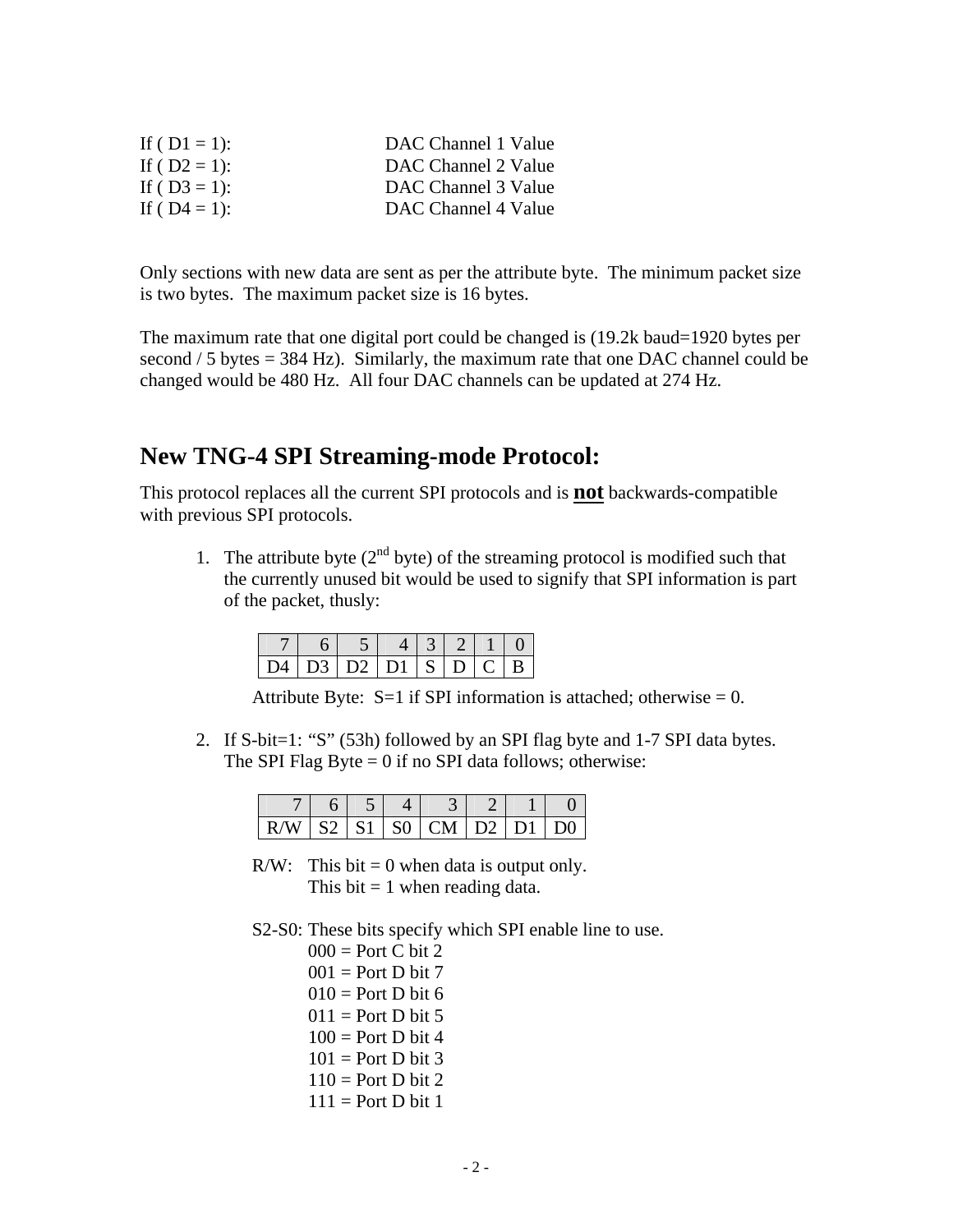- CM: This bit=ON causes a reinterpretation of the SPI flag byte. No SPI data is sent, and the next byte in the stack is expected to be another SPI flag byte (or 0).
- With CM=1 The SPI flag byte is interpreted as:

|  | ت     |   | ັ |     |   |  |
|--|-------|---|---|-----|---|--|
|  | $---$ | . |   | --- | ້ |  |

SMP = SSPSTAT:SMP bit for PIC with same meaning.

- $0 =$  Input sampled at end of output (default).
- $1 =$  Input sampled in middle of output bit.
- CKE = SSPSTAT:CKE bit for PIC with same meaning.
	- $0 =$ Data output on leading edge of clock.
	- $1 =$  Data output on trailing edge of clock (default).
- $CKP = SSPCON:CKP$  bit for PIC with same meaning.
	- $0 =$  Clock normally low (default).
	- $1 =$  Clock normally high.
- SSPM1 and SSPM0 set the clock rate. 00=FOSC/4 (1MHz, default) 01=FOSC/16 (250kHz). 10=FOSC/64 (62.5kHz). 11=undefined (don't do it!).

This command redefines SPI operations until the next SPI configuration byte is received or TNG-4 is power-cycled.

Please note that the DAC is an SPI device and that changes to SPI function may adversely affect the operation of the built-in DAC.

D2-D0: These bits specify the number of data bytes to send/receive (1-7). If  $D2-D0 = 7$  the next byte in the sequence will be interpreted as the number of SPI bytes to send and/or receive. If the byte is 0, no bytes are sent. Do not exceed 31 bytes!

> This protocol will support MAX3100/3110 operations if you do the initialization yourself, and send two bytes where the first byte is always 080h.